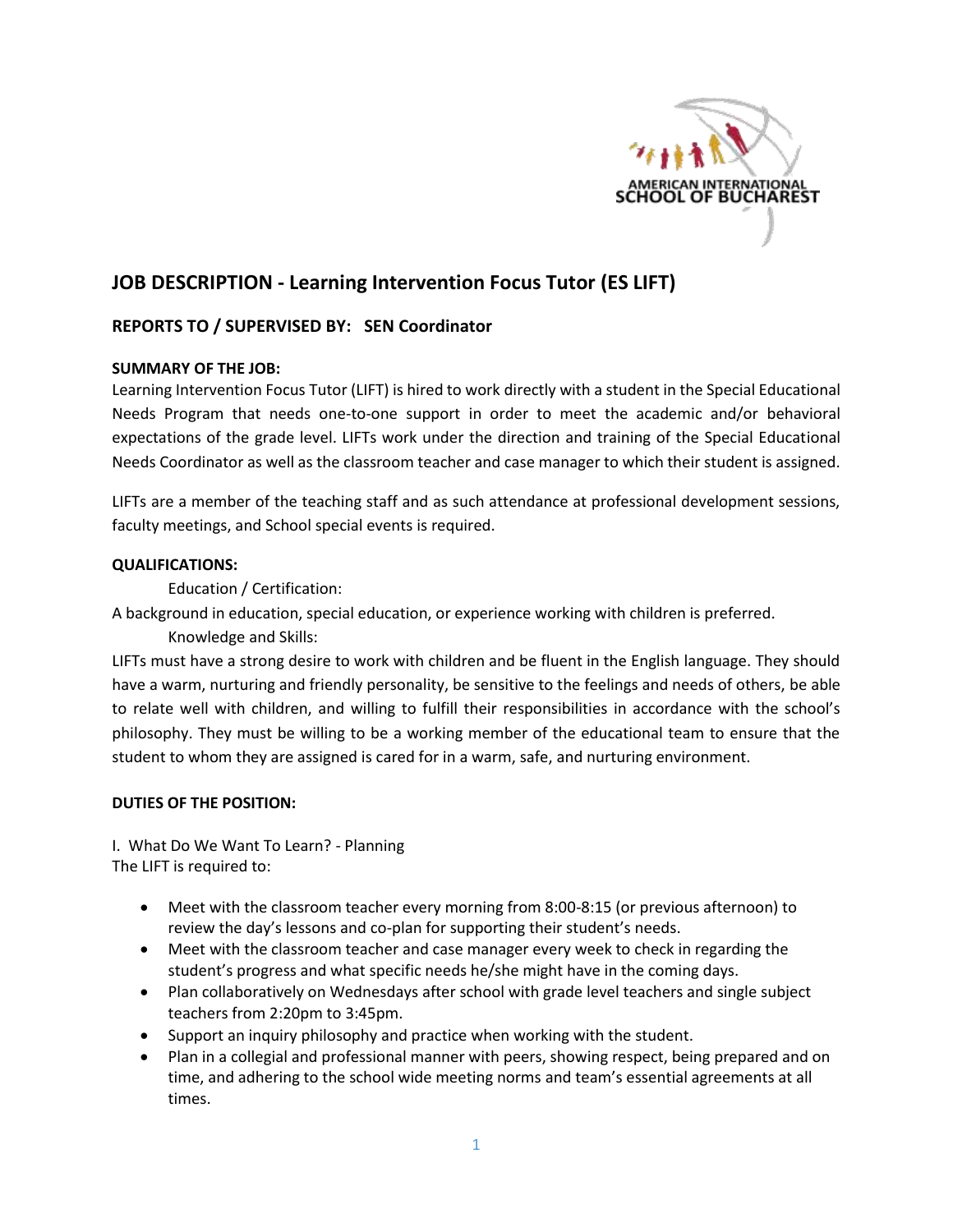- Write annual goals which are linked to the role of the LIFT as well as the school's yearlong focuses and philosophies. This includes a focus on student learning, gathering evidence and analysis of data.
- Plan in advance according to the school's schedules, calendar and timelines, doing one's best to complete work on time and arranging one's personal schedule around school responsibilities.

### II. How Will We Know What WE Have Learned? - Assessing

The LIFT is required to:

- Assist teachers and case managers with record keeping and documenting the student's progress toward meeting IEP goals, filing, and assessment as trained and needed.
- Offer feedback and observations of student progress to the classroom teacher and case manager on a weekly basis using documentation provided.
- Provide teachers, case manager and SEN Coordinator with a weekly report outlining student successes and challenges during the week.
- Evaluate the student's individualized program collaboratively with teachers, parents, and students as appropriate, as agreed upon with the classroom teacher and case manager.
- Work one-on-one with students under the direction of the classroom teacher and case manager.

#### III. How Best Will We Learn? - Teaching

The LIFT is required to:

- Be in the classroom from 8:00am-3:00pm (full-day with 30 minutes lunch time included) or 8:00- -11:40am (half-day, with 30 minutes lunch time) minimum each day, or as agreed upon with the supervising principal and SEN coordinator.
- Be on time and dependable in all matters related to the job.
- Be a facilitator in the classroom and take an active role by participating and joining in with the whole class.
- Support the classroom teacher in supporting the LIFT student.
- View students as intelligent, capable thinkers with their own emerging theories and strengths.
- Build on what students know and differentiate to meet the student's needs.
- Address the needs of a student with different levels and types of ability, plan for student success and involvement, and allow for unique learning styles and intelligences.
- Foster an environment where the student can continue to develop his/her own independence in the learning and social environments; avoiding the creation of dependence on others or "learned helplessness".

IV. How can we continue to learn? - Professional appraisal and development The LIFT is required to:

Actively seek professional development to support competence and expertise. This includes; attending all school sponsored PDs and meetings, first aid training, and personal initiatives to improve oneself professionally.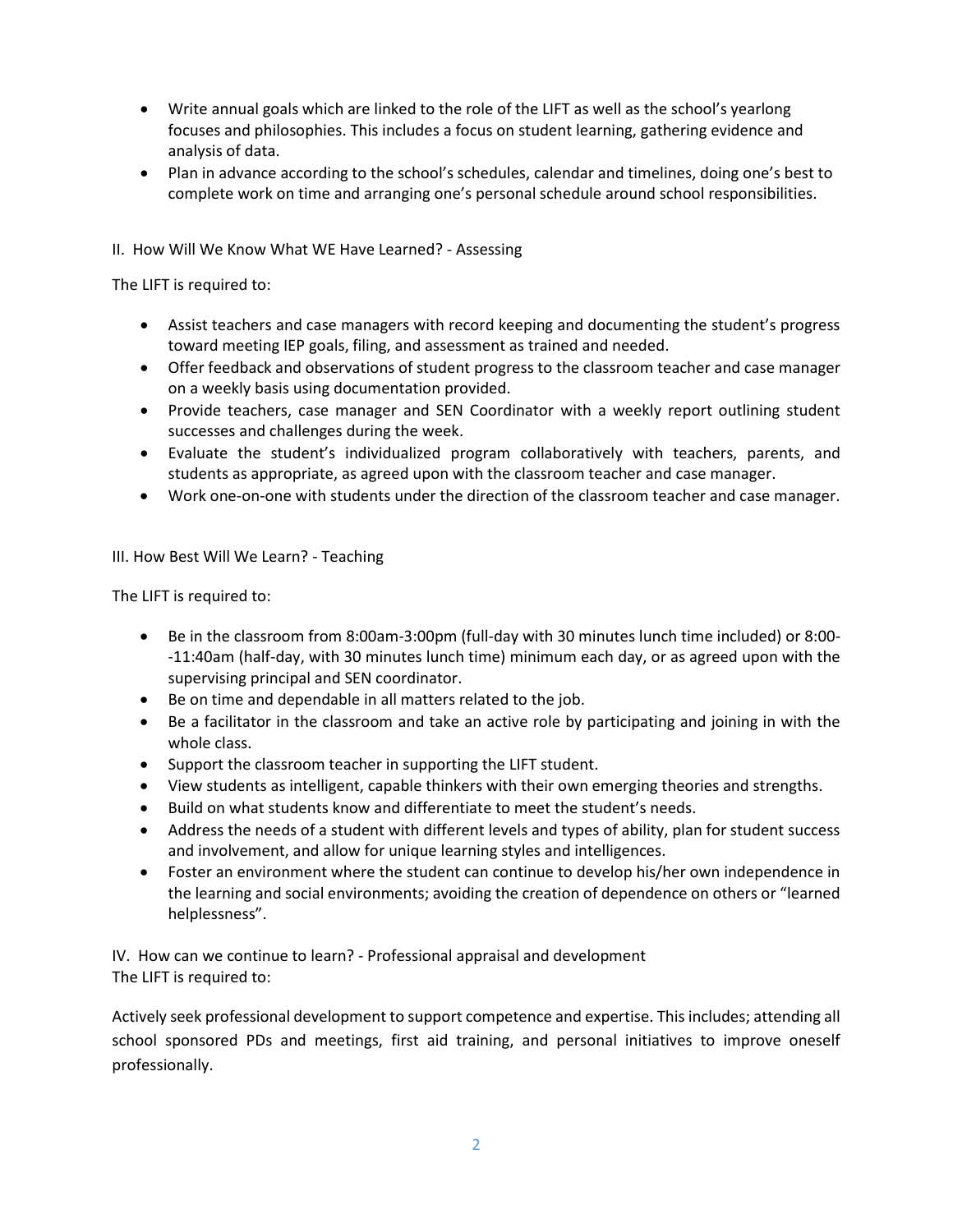- Engage in collegial learning, dialogue, team building, and knowledge sharing as important components of the PD program.
- Fully participate in the school's Professional Growth and Evaluation program. This includes written goals, mid/year written reflection, and a year-end conference with the Principal.
- Demonstrate a positive attitude toward the students, teachers, and school in all conversations with colleagues, parents, and students.
- Maintain confidentiality about student progress or other confidential or sensitive matters related to the school from parents or the community, and report important information to the Principal when student welfare is at risk or the school's reputation is involved.

# V. HOW CAN WE CONTRIBUTE TO WHOLE SCHOOL DEVELOPMENT? -PROFESSIONAL LEARNING **COMMUNITY**

The LIFT is accountable for:

- Personal modeling and display of the Learner Profiles in your life.
- Contributing to a positive and collegial environment on the faculty.
- Commitment to open and effective communication with all constituents in the school; parents, peers, students, administration.
- Attending all called or scheduled faculty meetings for administrative and curriculum purposes to facilitate information sharing and collaborative planning.
- Attending special faculty events as required to contribute to the sense of collegiality and to mark celebrations or special events.
- Attending meetings regarding the student's needs including planning, curriculum design, IEP, and other matters as requested or needed. This could also include after school events or evening programs.
- Providing supervision of students at recess and in the cafeteria as assigned.

## KEY TASKS / ACTIVITIES:

- Supervise and Assist an SEN Student
- Monitor Student's Progress
- Collaborate with Student's Teachers and Case Manager

## PERSONAL REQUIREMENTS:

- English Speaker
- Shows good personal initiative
- Team player
- Open minded

#### **TERMS OF EMPLOYMENT & CONTRACT**

- Determined labor contract on a 100% load
- Daily schedule for full day: 7:30– 16:00 pm (8 hours)
- No additional benefits granted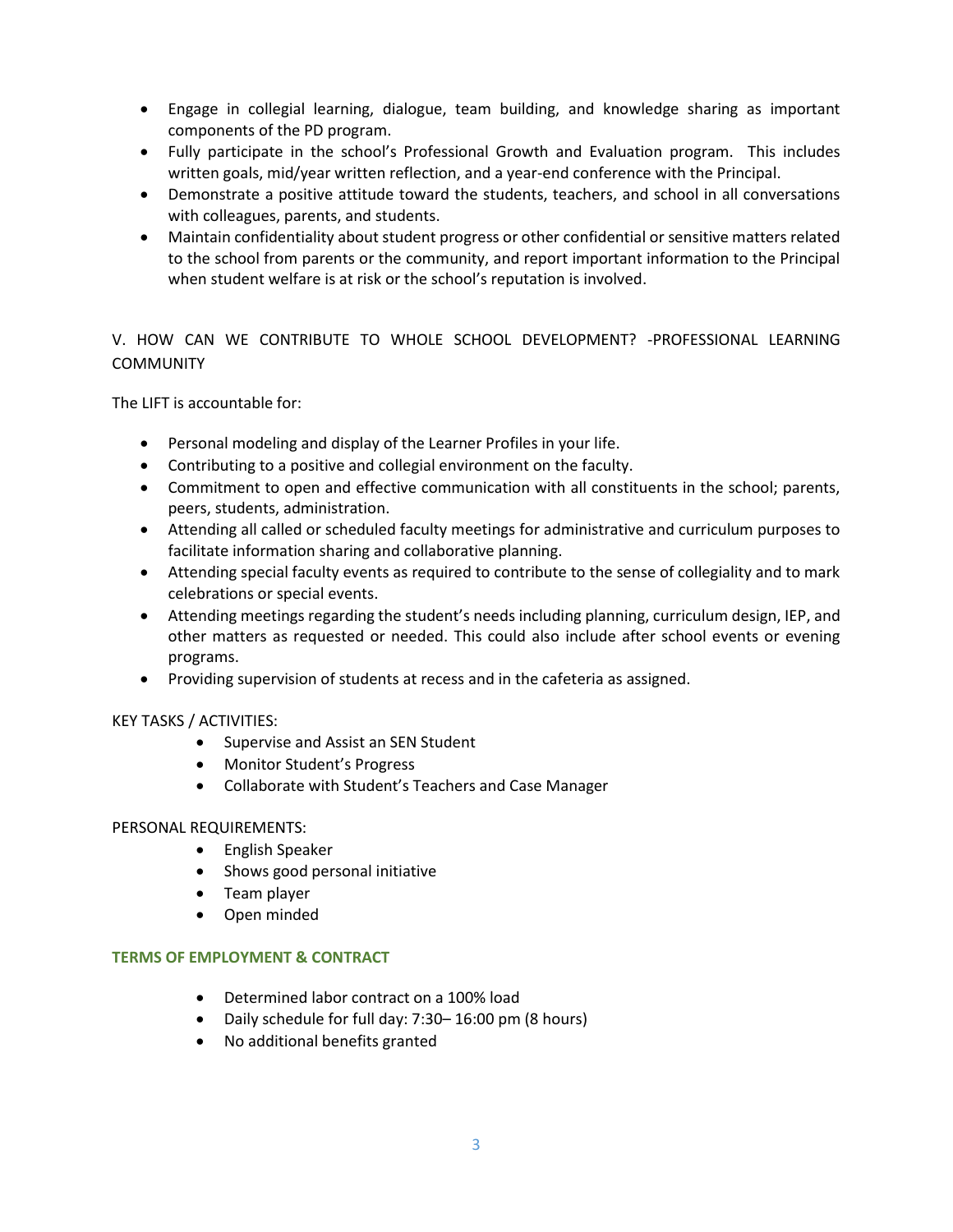#### **APPLICATION**

All applicants should submit a letter of application addressed to the Director, Mr. Peter Welch a current résumé and at least two confidential referees on our school online job application form. https://forms.veracross.com/Forms/aisbucharest/ApplicationforEmployment/Personal.aspx

The school reserves the right to appoint an applicant at any stage if a highly qualified person applies. The school is committed to safeguarding children and young people. All post holders are subject to rigorous background checks with regard to previous employment and are mandated to supply a police report to this effect.



### **The School**

AISB was founded in 1962 by the US Embassy to serve the educational needs of the American and international expatriate community. As the school has grown, many local Romanian families have become part of the school community together with expatriate families from government, business, and social welfare organizations. AISB is governed by a Board of Trustees, most of whom are parents or have been parents of the school. We are known for our impressive facility, great student results, supportive parents, motivated students and professional faculty. AISB maintains a comprehensive website, containing numerous documents and reports, which potential applicants will find useful at http://www.aisb.ro/**.**

## **Campus and Facilities**

Our campus covers ten hectares (about 27 acres), and offers state of the art facilities to our students, including a performing arts theater/auditorium, library & media center, three computer labs, cafeteria, gymnasiums and extensive sports facilities. The campus is located in the Baneasa forest area, approximately 10 km from the center of Bucharest and 13 km from the Henri Coanda International Airport.

#### **Curriculum and Accreditation**

AISB is accredited by the *New England Association of Schools and Colleges (NEASC)* and the *Council of International Schools (CIS)* for grades EC2-12, and is authorized by the *International Baccalaureate (IB)*  organization to offer the IB Primary Years, Middle Years and Diploma Programmes. AISB is a member of *Central and Eastern European Schools Association* (CEESA), based in Warsaw, Poland; *College Board,* the *Educational Records Bureau (ERB)*; and *Council of Support and Advancement of Education* (CASE). AISB is affiliated with and receives grant support from the U.S. Department of State's Office of Overseas Schools (A/SO), Washington, D.C. AISB is also recognized by the Romanian Ministry of Education.

#### **Faculty**

AISB is committed to high standards of achievement, as exemplified by a highly qualified faculty who have continuous access to current instructional materials and teaching strategies. AISB faculty and staff come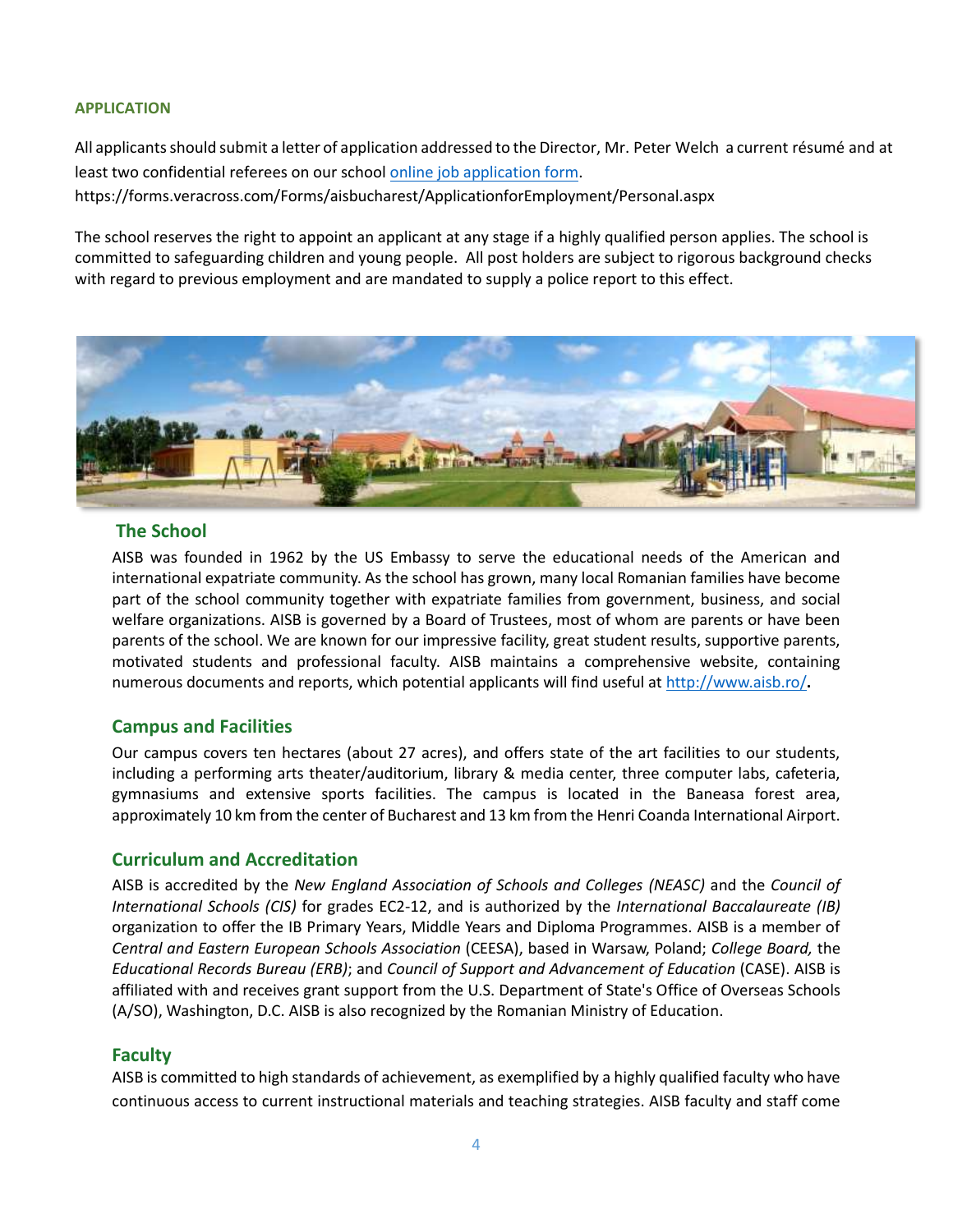from a multitude of countries including USA, Canada, New Zealand, Australia, UK, France, Spain, Romania and Ireland; the school actively supports and encourages the professional growth of its faculty and staff. Teachers enjoy an excellent benefits package and savings potential. Bucharest is a safe and interesting place to live with a fascinating history and cultural heritage. Most faculty tend to stay for multiple contracts.

# **The Student Body**

AISB has a richly diversified population of approximately 830 students, with 56 nationalities attending the school from Early Childhood 2 through Grade 12. Romanians comprise approximately 30% of the student population, North Americans 16%, Israelis 11%, Germans and Koreans 6% each, British 4% and the remainder from Europe, Asia, Africa, Middle East, Australia, and South and Central America. The average class size is twenty students.

# **Active Parental Support**

The AISB community enjoys the support of a very enthusiastic and hands-on Parent and Teacher Organization that supports the education of AISB students by fostering relationships among the school, parents, and teachers, activities and communication between different parts of our community. The PTO organizes and participates in numerous events during the year, such as the Harvest Festival, Festival of Lights, International Festival, Auction Gala, and Terry Fox Run, among others, as well as creating links between the parent community and the school.

# **The School Board of Trustees**

The Board of Trustees is the governing body of the school. It exists to ensure that our students receive the best education, that our teachers have all the resources to teach and benefit from a constructive working environment, and that the school budget is well funded to support our Mission, Vision and Values. The AISB Board of Trustees has ten voting members. The Chair is appointed by the American Ambassador from among the senior officers of the US Embassy. The Board generally meets once a month to oversee and ensure school governance, school policy and to set strategic direction.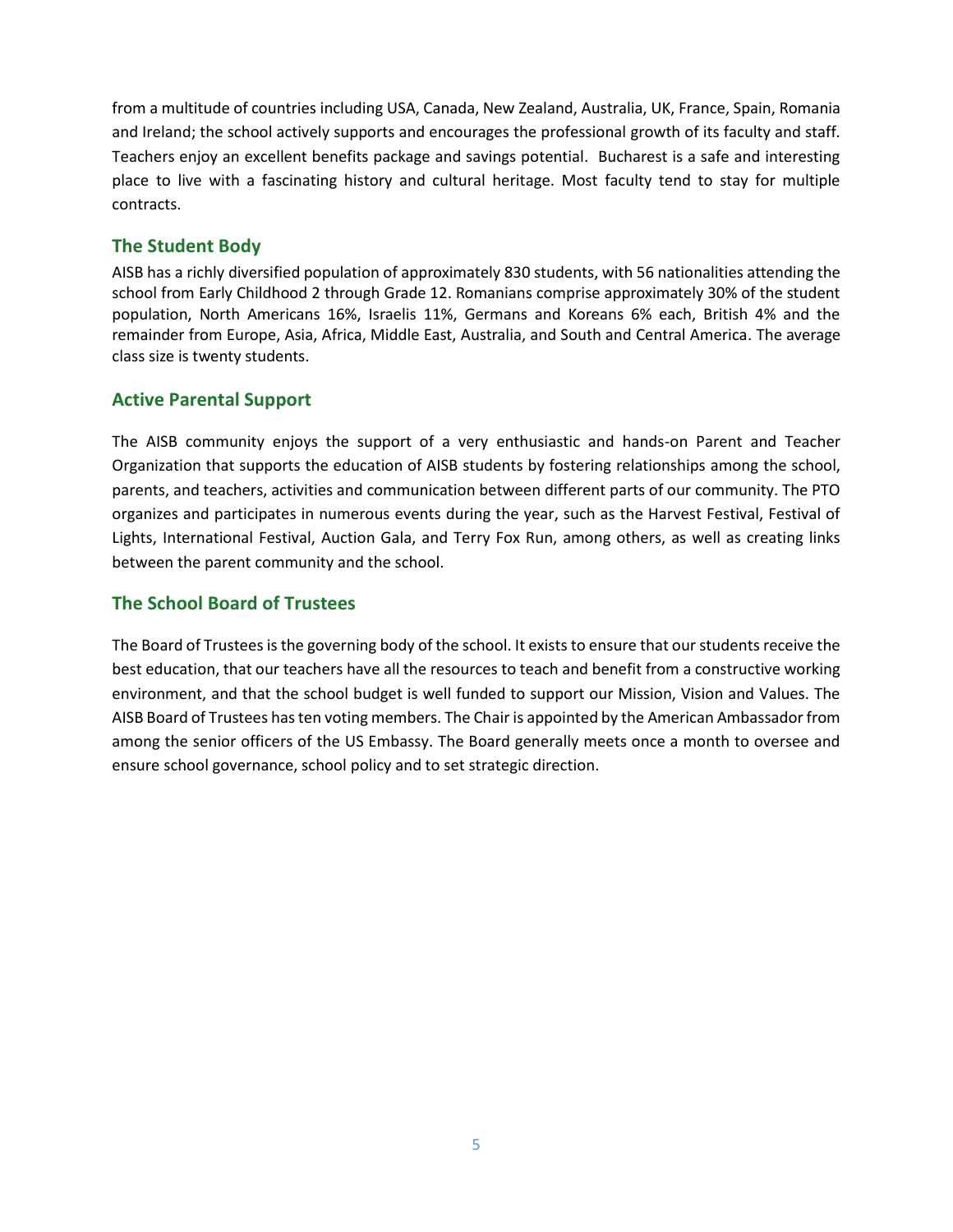# **The Country and City**

**Location:** (Southeastern) Central Europe

**Time Zone:** Seven hours ahead of U.S. Eastern Standard Time (GMT + 2)

**Area:** 92,043 sq. miles (238,391 sq. km) - a little larger than the state of Minnesota

**Population:** 19,942,000 (March 2014)

**Largest cities:** Bucharest (1,883,400), Cluj Napoca (324,600), Timisoara (319,300), Iasi (290,400), Constanta (283,900), Craiova (269,500), Brasov (253,200), Galati (249,400), Ploiesti (2209,900), Oradea (196,400). Romania's population lives in 320 cities and towns and 12,956 villages.

**Main Ethnic Groups:** Romanian 84%, Hungarian 6.1%, Roma 3.1%,German 0.2%, Ukrainian 0.2%

**Religions:** Christian Orthodox 81%, Roman Catholic 4.3%,

**Official Language:** Romanian

**Currency:** Leu (RON) (plural *Lei*)

**Capital:** Bucharest (*București*)



Romania is situated in the southeastern part of Central Europe and shares borders with Hungary to the northwest, Serbia to the southwest, Bulgaria to the south, the Black Sea to the southeast, Ukraine to the east and to the north, and the Republic of Moldova to the east. Roughly the size of Oregon, Romania is the second largest country in the area, after Poland. **Bucharest** — the capital city of Romania — is located at the same latitude with the cities of Portland - Oregon; Montreal - Canada; Venice - Italy; and Bordeaux - France. Romania's territory features splendid mountains, beautiful rolling hills, fertile plains and numerous rivers and lakes. The Carpathian Mountains traverse the center of the country bordered on both sides by foothills and finally the great plains of the outer rim. Forests cover over one quarter of the country and the fauna is one of the richest in Europe including bears, deer, lynx, chamois and wolves. The legendary Danube River ends its eight-country journey at the Black Sea, after forming one of the largest and most bio-diverse wetlands in the world, the Danube Delta. About a third of the country consists of the Carpathian Mountains (also known as the Transylvanian Alps). Another third is hills and plateaus, rich with orchards and vineyards. The final third is a fertile plain, largely devoted to agriculture.

## **Climate**

Because of its position on the southeastern portion of the European continent, Romania has a climate which ranges from temperate to continental. The average annual temperature is 11 °C (51.8 °F) in the south and middle-south and 8 °C (46.4 °F) in northeast. In Bucharest, the temperature ranges from